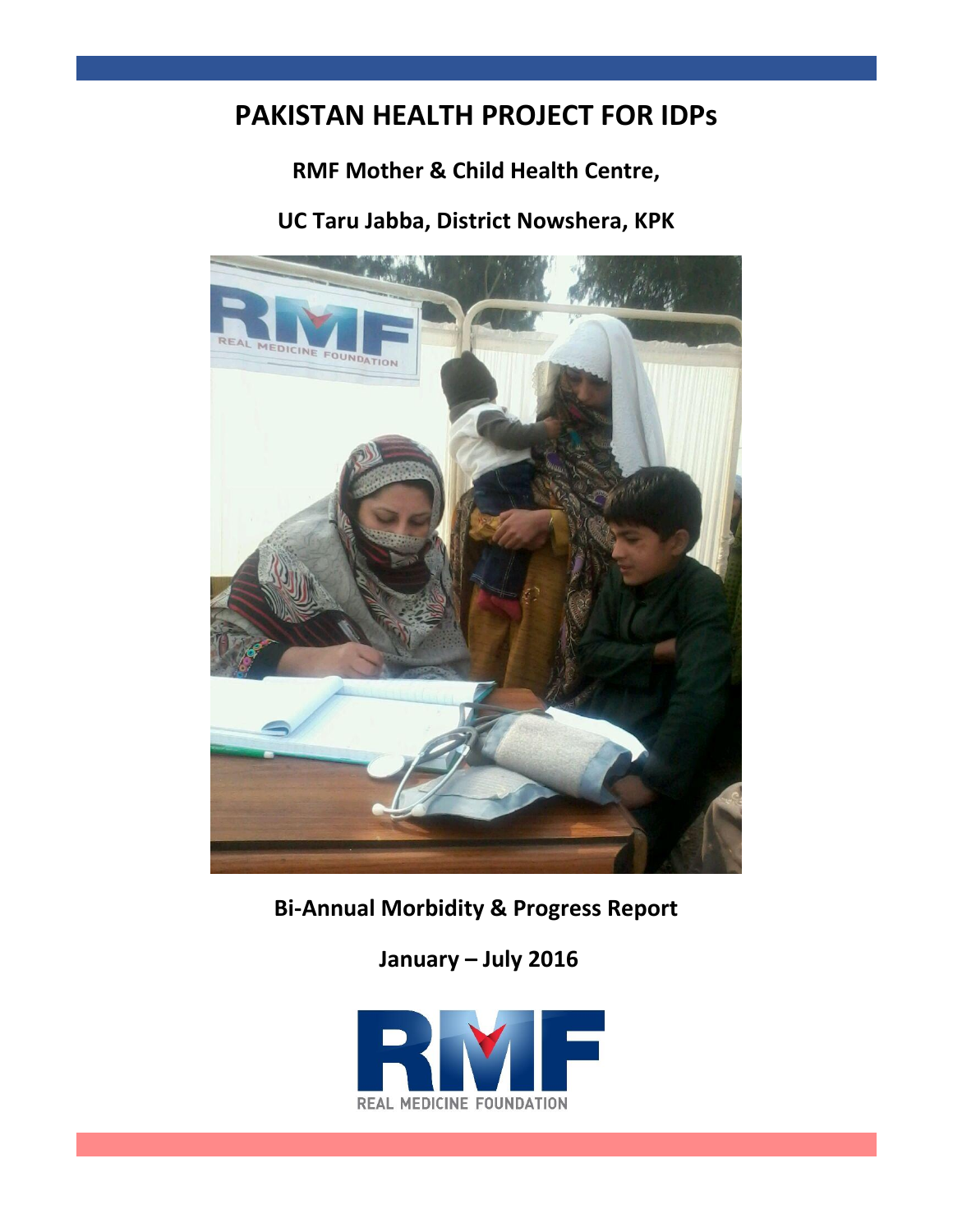### **I: BACKGROUND**

Internal displacement of an estimated 20 million people within Pakistan has taken place since 2004 due to military conflict, sectarian violence, and human rights abuse. The internally displaced person (IDP) problem was further aggravated by natural disasters, such as the 2005 earthquake and the 2010 floods. In 2013, renewed militant clashes between the Taliban and subsequent military intervention caused another round of massive displacement from the FATA agencies spilling into surrounding districts of KPK; mainly Peshawar, Nowshera, Kohat, Hangu, Tank, and Dera Ismail Khan; with a large majority of IDPs unregistered with official authorities.

Displacement leads to a host of serious challenges, such as threat to life, restriction of movement, and inadequate access to food, housing, and basic services — including healthcare. Although government designated camps house IDPs, their numbers exceed the facilities, and the vast majority of IDPs absorb into host communities. This comes with a steep price: overburden of the infrastructure of service delivery systems in the hosting district, which leads to gaps in service delivery. WHO leads a cluster of NGOs to address these gaps. As part of this cluster, RMF was invited to address the gap of primary maternal healthcare delivery for IDPs in District Nowshera. The health department in Nowshera has an infrastructure designed to serve a population of 1.4 million, and is now burdened with an additional population of 0.5 million.

Having successfully provided primary healthcare services in District Charsadda for three years (from 2010 to 2013) in the union councils of Gulbella and Agra; providing care to 41,529 disaster-affected, poor, and vulnerable men, women, and children; RMF joined hands with the WHO cluster in November 2013 to address the health needs of internally displaced persons in the refugee camps and host communities of Union Council Tarru Jabba in District Nowshera. With the ultimate goal "to improve the health of the IDP women and children, living in Union Council Taru Jabba as well as the surrounding areas, thereby contributing to the KPK government's mandate to address immediate needs of this vulnerable group with their repatriation to their homes," the project objectives are:

- o To provide high quality primary MCH healthcare services, including antenatal, OB/GYN, family planning, and birthing free of cost to poor and vulnerable IDPs and their host families
- $\circ$  To develop a strong referral system to secondary and tertiary care facilities for cases needing advanced care
- o To provide a basic pathology laboratory for routine diagnostic investigations, which will augment both primary health care and MCH services
- $\circ$  To provide ultrasound services, which will augment the health service delivery
- $\circ$  To implement a sustainable and scalable model that is in cohesion with other members of the WHO cluster and the KPK health system.

Our mother and child health center (MCH) model has been implemented and modified to be sensitive to our target population's sensibilities. We have an in-house pathology lab to carry out all routine investigations. We observed a common trend in our previous facilities: many patients, mostly uneducated and unaware, tend to ignore requests for blood tests, because this means either traveling long distance to a government hospital or being unable to afford the cost of tests at private facilities. Such patients are "lost to the healthcare system," making them vulnerable to unexpected morbidity or mortality. Offering this facility in-house and ensuring that the tests are carried out within the hour facilitates patient participation and eases effective service delivery. Additionally, ultrasound services are another component that augments our MCH delivery system. RMF's mother and child health clinic (MCH) operation is being successfully conducted to date.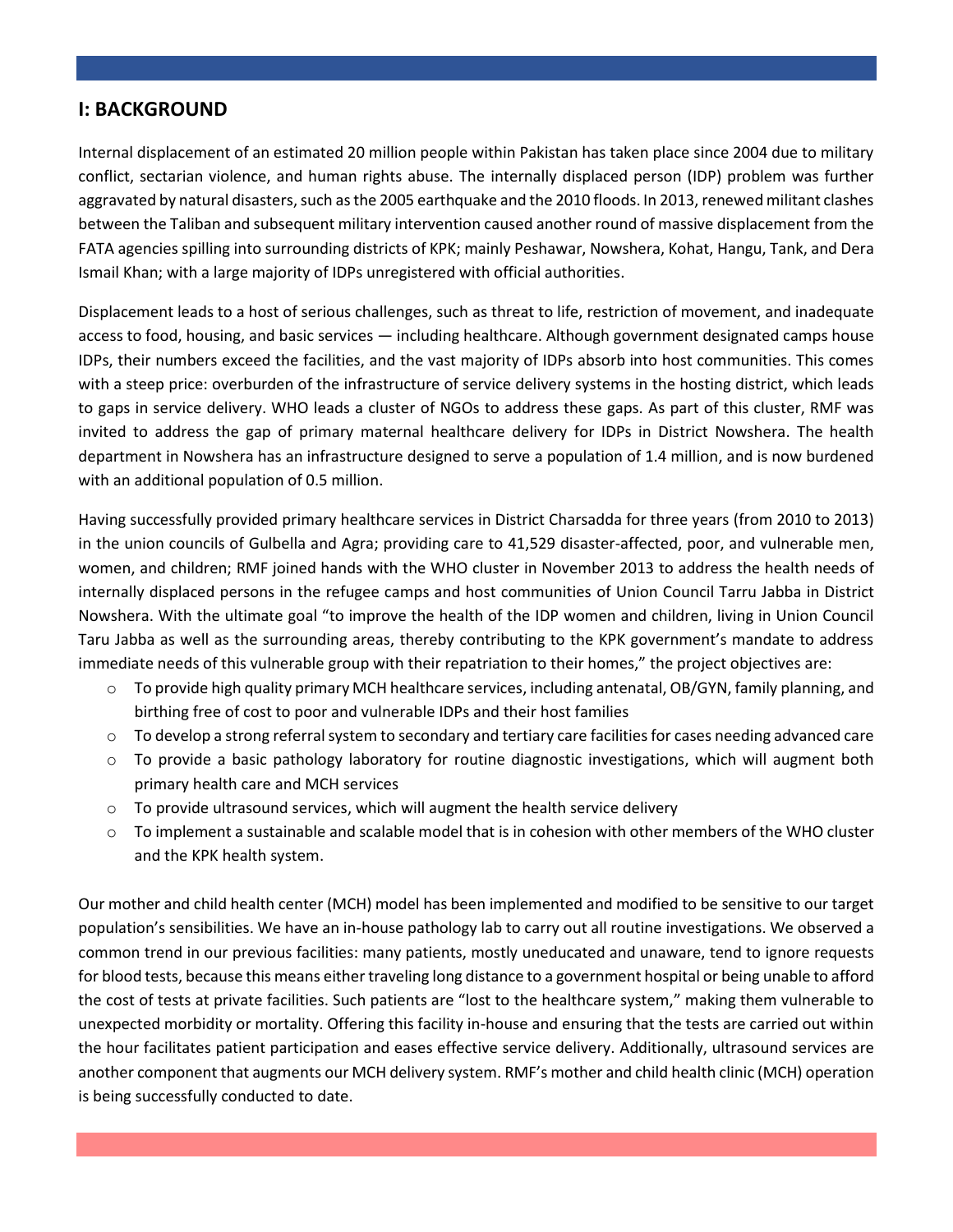## **II: UPDATE ON IDP SITUATION**

The government's stance on IDPs was always immediate attention and provision of IDPs' basic necessities while displaced, with the ultimate goal of voluntary and safe repatriation to their homes.

In June 2014, the Pakistan military launched its largest offensive against the Taliban, named "Operation Zarb-e-Azb," along the Pakistan-Afghanistan border. The operation received widespread popular support from all quarters of Pakistan, and as a consequence, the overall security situation improved and terrorist attacks in Pakistan dropped to a six-year low since 2008. However, as a result of the operation, 929,859 people (from 80,302 families) were further displaced and registered by Pakistani authorities.

By December 2014, the military approved the phased repatriation of IDPs according to areas that had been cleared of terrorists, and by March 2015, the first batch of 1,200 families was repatriated. Each family was given ₨25,000 (US\$250) as cash assistance and ₨10,000 (US\$98) as transportation expenses, with food rations for six months and non-food items. For effective disease control, children under five years of age were administered anti-polio vaccines and children under 10 years of age were administered anti-measles vaccines. Initially, there was great resistance to go back, as the fear of the Taliban resurfacing was acute. However, the repatriation movement gathered momentum over the next couple of months as news of peace trickled back.

According to the latest OCHA repatriation reports of August 2016, a total of 179,174 families have been successfully repatriated back to their homes, leaving behind a total of 124,617 families who are still displaced. According to official sources, the cut-off date for the return of all IDPs is December 2016.

### **III: PROPOSED CHANGES**

Given that the IDP population is reducing, the urgency of the need for a MCH center has lessened, because the government's health infrastructure is slowly strengthening itself and is getting back on its feet to handle the reduced burden of healthcare demand.

RMF's MCH center in Tarru Jabba has two key components that make its services valuable despite the changing face of the situation. It is the only primary level healthcare facility in the Union Council of Tarru Jabba that provides pathology lab services for routine investigations and ultrasound services. By virtue of these two services, patients are referred to our center by other healthcare facilities, including some private practitioners, making this a valuable addition to the healthcare service infrastructure of the union council.

RMF policymakers have decided that we should continue our operations in this area for at least one more year. Proposed changes have been to include a small token fee for the above two services as well as an OPD consultation fee. However, given that the average income of the local region is well below the poverty line, these token fees will be subject to only those who can afford to pay.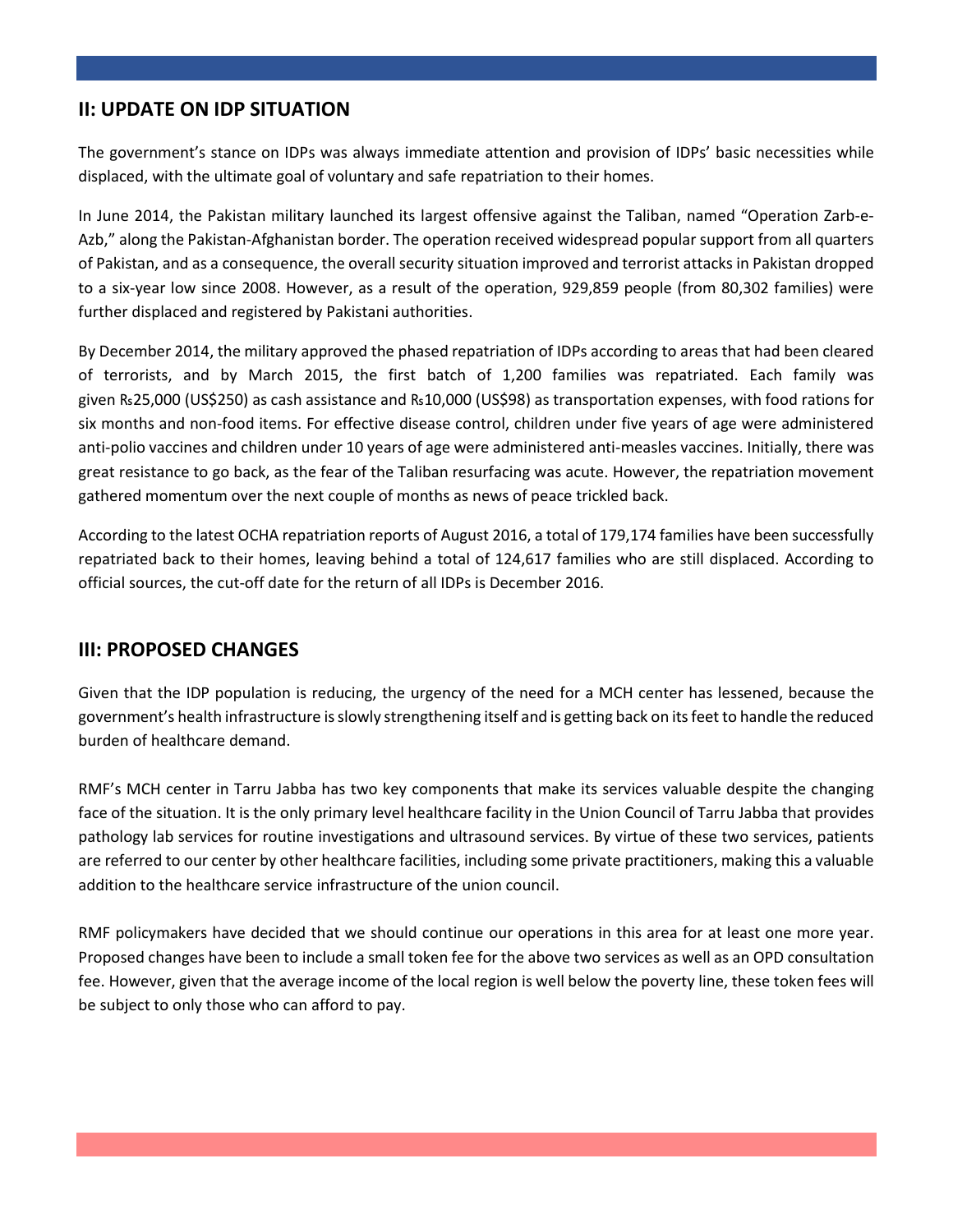#### **IV: MORBITY REPORT JANUARY 1 – JULY 31, 2016**

A seven-month report has been made, instead of the normal bi-annual monthly report, because pertinent changes to the system were determined in June-July and implemented as of August 1st. These changes have been mentioned above. The morbidity pattern for the first seven months of 2016 is as follows:

#### **Patient Demographics**

In this reporting period, a total of 5,938 women and children sought services at RMF's medical clinic. Of these, 2,890 were women and 3,048 children. The gender distribution amongst the children was 1,560 boys and 1,488 girls, a trend that has been consistent since the clinic was launched.

#### **MCH Statistics**

A total of 821 women sought antenatal services. A majority have started coming regularly for antenatal visits, citing that they often do not have to wait in long lines for these regular services, as is the norm in government health facilities. However, postnatal visits are fewer, with only 99 women seeking this service. Despite educating the pregnant women, a majority get busy and do not consider postnatal visits important unless they come across issues with the baby. Family planning services saw a downward trend, at only 48 women seeking this service over a 7 month period. About 41 women came for primary and secondary infertility and were referred to tertiary care hospitals in Peshawar. A total of 1,209 women visited the center for gynecological problems. The range of gynecological problems presented are summarized in the table below:

| <b>Gynecological Presentation</b> |       |
|-----------------------------------|-------|
| Amenorrhea                        | 150   |
| Dysmenorrhea                      | 148   |
| Oligomenorrhea                    | 143   |
| Polymenorrhea                     | 21    |
| Menorrhagia                       | 92    |
| Leukorrhea                        | 290   |
| P/V Discharge                     | 39    |
| P/V Bleeding                      | 38    |
| <b>Ovarian Cyst</b>               | 39    |
| PID (Pelvic Inflammatory Disease) | 238   |
| Fibroid                           | 11    |
| <b>Total</b>                      | 1.209 |

#### **Primary Healthcare Statistics**

A total of 3,959 of the patients visiting the center also sought primary healthcare services. As usual, the range of primary health issues presented is the result of the poor living conditions of patients in this community. They include the following issues, summarized in the table below:

| <b>Primary Health Presentation</b> |     |
|------------------------------------|-----|
| Anemia                             | 246 |
| Abdominal Pain                     |     |
| <b>Respiratory Tract Infection</b> | 532 |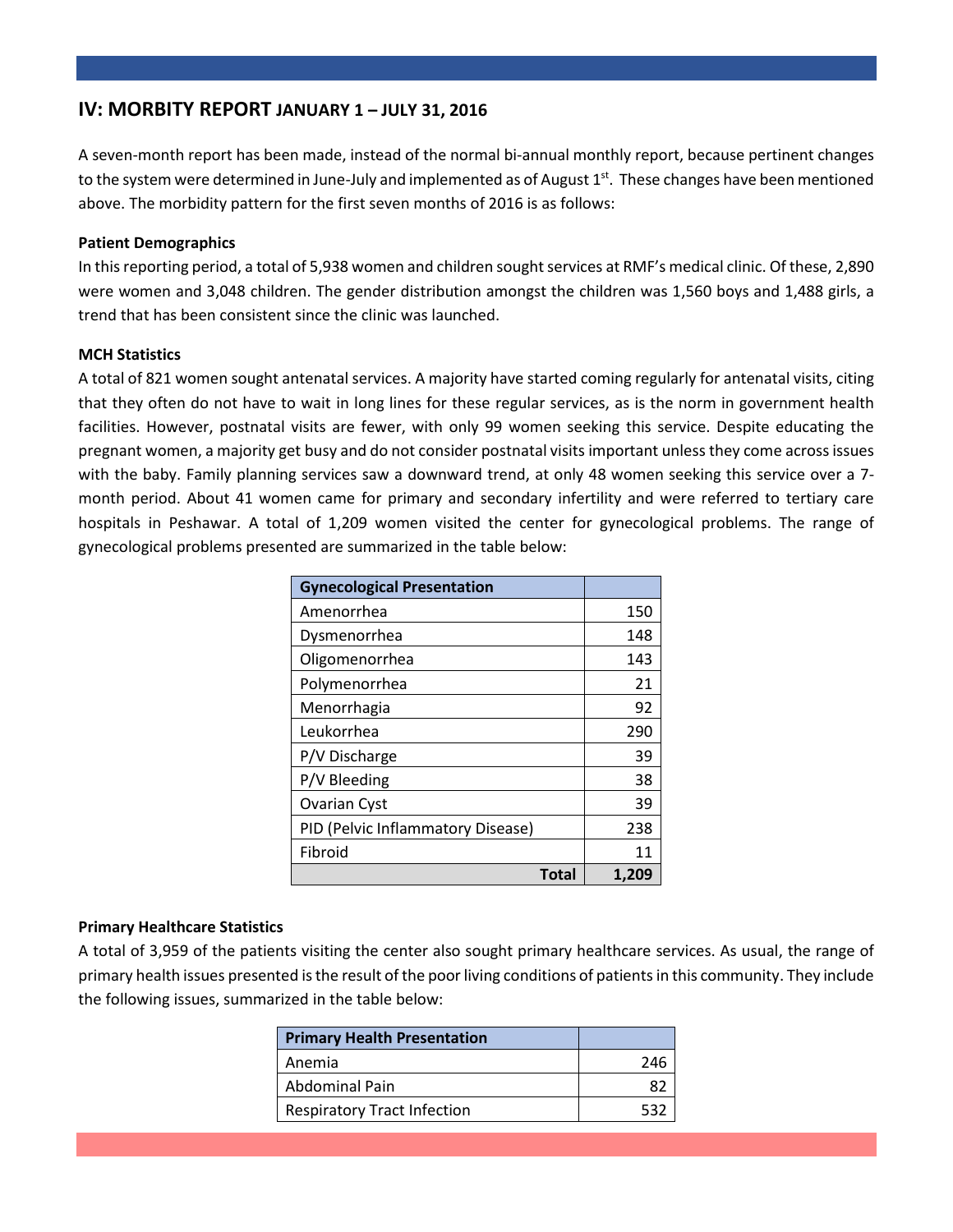| Enteric Fever (Typhoid)                  | 92    |
|------------------------------------------|-------|
| Dyspepsia                                | 286   |
| Vomiting                                 | 413   |
| <b>Scabies</b>                           | 288   |
| <b>Food Poisoning</b>                    | 111   |
| <b>Urinary Tract Infection</b>           | 313   |
| Hypertension                             | 320   |
| <b>Suspected Meningitis</b>              | 1     |
| Injuries                                 | 6     |
| Burns                                    | 4     |
| <b>Acute Appendicitis</b>                | 3     |
| Jaundice                                 | 42    |
| <b>General Body Aches &amp; Weakness</b> | 255   |
| Diarrhea                                 | 971   |
| Total                                    | 3,959 |

The number of traffic accidents was lower in this reporting period, with only 7 victims of accidents provided with immediate first aid. Most were referred to secondary and tertiary care hospitals in Nowshera and Peshawar for additional treatment. The total number of referrals made during these seven months was 51 patients. The pathology lab conducted a total of 1,211 routine investigative tests in these seven months. The table below shows the breakdown:

| Lab Test Performed from January to July 2016 |       |
|----------------------------------------------|-------|
| <b>Pregnancy Urine Test</b>                  | 208   |
| Urine Routine Examination                    | 229   |
| <b>Blood Grouping</b>                        | 168   |
| <b>Blood Hb</b>                              | 217   |
| <b>Blood Glucose</b>                         | 123   |
| <b>Widal Test</b>                            | 82    |
| <b>Blood Malarial Parasite (MP)</b>          | 99    |
| <b>RA Factor</b>                             | 13    |
| Toxoplasma                                   | 72    |
| <b>Total Test</b>                            | 1.211 |

The ultrasounds carried out are listed below:

| Ultrasounds from January to July 2016    |     |
|------------------------------------------|-----|
| Ultrasounds for Antenatal Check-Up       | 595 |
| Ultrasound for Abdomen                   | 36  |
| <b>Ultrasound for Pelvis</b>             |     |
| <b>Ultrasound for Abdomen and Pelvis</b> | 164 |
| <b>Total Test</b>                        |     |

For additional details, please find attached the Morbidity Matrix as Annex 1.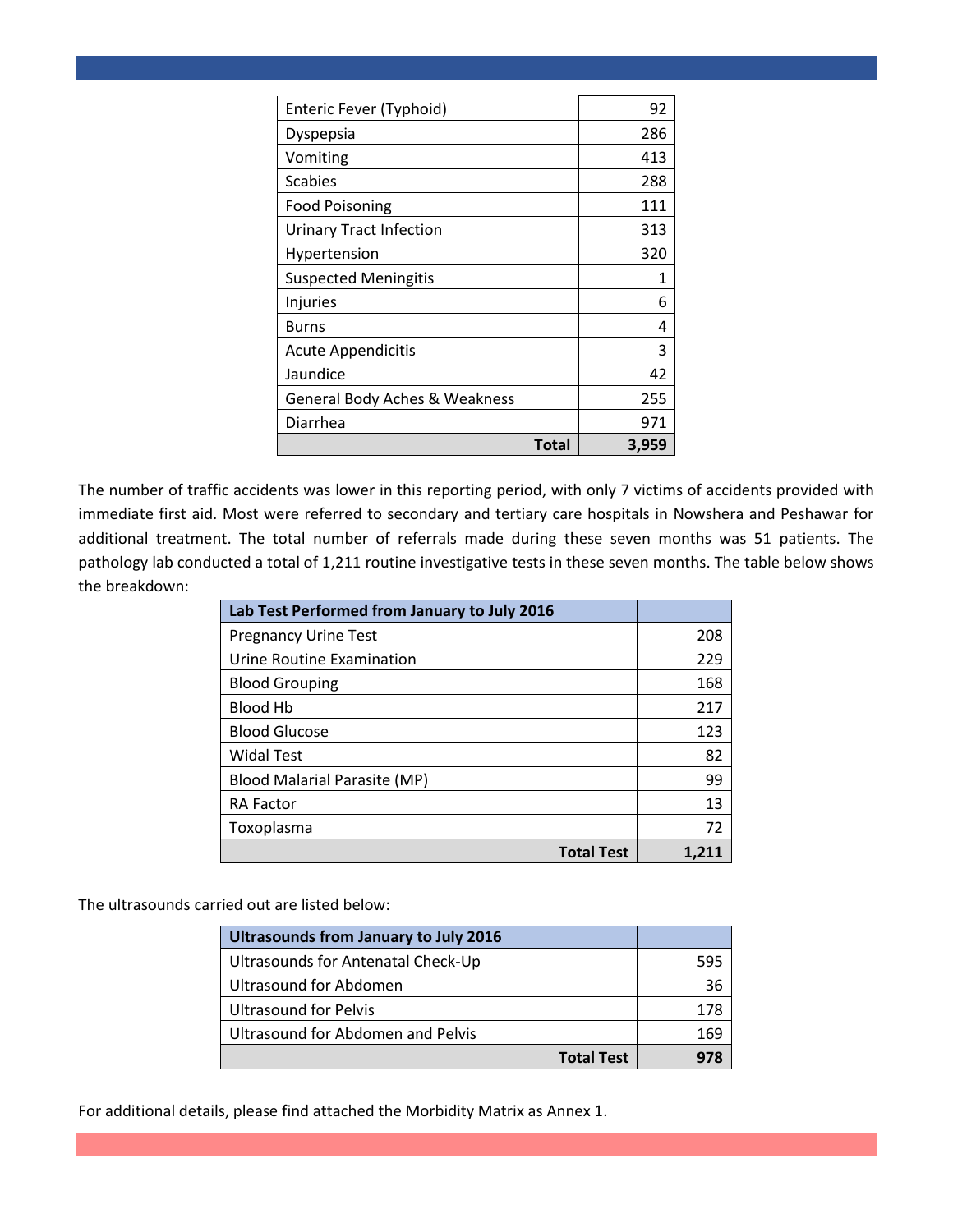The RMF Mother & Child Health Centre has significantly improved the access of women and children in the IDP community to quality primary level health care. The RMF Mother & Child Health Centre has also reached out into the community and is raising awareness on hygienic living conditions, focused mostly on scabies-free environments and clean water/food to avoid diarrhea. We also interact and coordinate with local health authorities at the district and provincial levels.

| <b>Annex 1. Morbidity Matrix</b> |  |  |  |
|----------------------------------|--|--|--|
|----------------------------------|--|--|--|

|                | RMF Mother & Child Health Centre, Nowshera: January - July 2016 |                |                |                |              |                |                |                |              |
|----------------|-----------------------------------------------------------------|----------------|----------------|----------------|--------------|----------------|----------------|----------------|--------------|
|                | <b>Months</b>                                                   | Jan            | Feb            | Mar            | <b>April</b> | May            | June           | July           | <b>Total</b> |
| 1              | Female                                                          | 489            | 394            | 441            | 402          | 467            | 326            | 371            | 2,890        |
|                | Male                                                            | 0              | 0              | 0              | $\Omega$     | $\mathbf 0$    | 0              | 0              |              |
|                | <b>Total Adults</b>                                             | 489            | 394            | 441            | 402          | 467            | 326            | 371            | 2,890        |
| $\overline{2}$ | Children (Male)                                                 | 184            | 162            | 290            | 256          | 192            | 190            | 286            | 1,560        |
|                | Children (Female)                                               | 151            | 160            | 248            | 236          | 221            | 194            | 278            | 1,488        |
|                | <b>Total Children</b>                                           | 335            | 322            | 538            | 492          | 413            | 384            | 564            | 3,048        |
|                | <b>Total Patients for the Month</b>                             | 824            | 716            | 979            | 894          | 880            | 710            | 935            | 5,938        |
|                |                                                                 |                |                |                |              |                |                |                |              |
|                | <b>MCH Details</b>                                              | Jan            | Feb            | Mar            | <b>April</b> | May            | June           | July           | <b>Total</b> |
| 1              | <b>Antenatal Care</b>                                           | 102            | 84             | 110            | 196          | 110            | 89             | 130            | 821          |
| $\overline{2}$ | <b>Postnatal Care</b>                                           | 14             | 8              | 13             | 9            | 16             | 12             | 27             | 99           |
| 3              | <b>Family Planning</b>                                          | 8              | 3              | 5              | 7            | 9              | 5              | 11             | 48           |
| 4              | Infertility                                                     | $\overline{2}$ | 4              | $\overline{7}$ | 6            | 8              | 6              | 8              | 41           |
| 5              | Amenorrhea                                                      | 13             | 10             | 24             | 36           | 22             | 23             | 22             | 150          |
| 6              | Dysmenorrhea                                                    | 14             | 11             | 27             | 21           | 30             | 17             | 28             | 148          |
| 7              | Oligomenorrhea                                                  | 26             | 14             | 29             | 22           | 19             | 17             | 16             | 143          |
| 8              | Polymenorrhea                                                   | $\overline{4}$ | $\mathbf 1$    | 3              | 4            | 1              | $\overline{2}$ | 6              | 21           |
| 9              | Menorrhagia                                                     | 13             | 10             | 18             | 21           | 5              | $\overline{7}$ | 18             | 92           |
| 10             | Leukorrhea                                                      | 67             | 31             | 37             | 43           | 41             | 29             | 42             | 290          |
| 11             | P/V Discharge                                                   | 6              | 4              | 6              | 3            | 8              | 5              | $\overline{7}$ | 39           |
| 12             | P/V Bleeding                                                    | 3              | 2              | 9              | 4            | 8              | 3              | 9              | 38           |
| 13             | Ovarian Cyst                                                    | 4              | $\mathbf 0$    | 7              | 5            | 5              | $\overline{7}$ | 11             | 39           |
| 13             | PID (Pelvic Inflammatory Disease)                               | 37             | 28             | 31             | 39           | 36             | 26             | 41             | 238          |
| 14             | Fibroid                                                         | 3              | $\overline{2}$ | 0              | 0            | $\overline{2}$ | $\mathbf{1}$   | 3              | 11           |
|                | <b>Total MCH</b>                                                | 316            | 212            | 326            | 416          | 320            | 249            | 379            | 2,218        |
|                |                                                                 |                |                |                |              |                |                |                |              |
|                | <b>Primary Health Details</b>                                   | Jan            | Feb            | Mar            | <b>April</b> | May            | June           | July           | <b>Total</b> |
| 15             | Anemia                                                          | 31             | 25             | 37             | 39           | 40             | 25             | 49             | 246          |
| 16             | Abdominal Pain                                                  | 9              | 11             | 16             | 15           | 12             | 9              | 10             | 82           |
| 17             | <b>Respiratory Infection</b>                                    | 156            | 91             | 96             | 85           | 45             | 28             | 31             | 532          |
| 18             | Enteric Fever (Typhoid)                                         | 8              | $9\,$          | 12             | 13           | 15             | 14             | 21             | 92           |
| 19             | Dyspepsia                                                       | 38             | 32             | 44             | 56           | 34             | 44             | 38             | 286          |
| 20             | Vomiting                                                        | 34             | 42             | 49             | 67           | 59             | 75             | 87             | 413          |